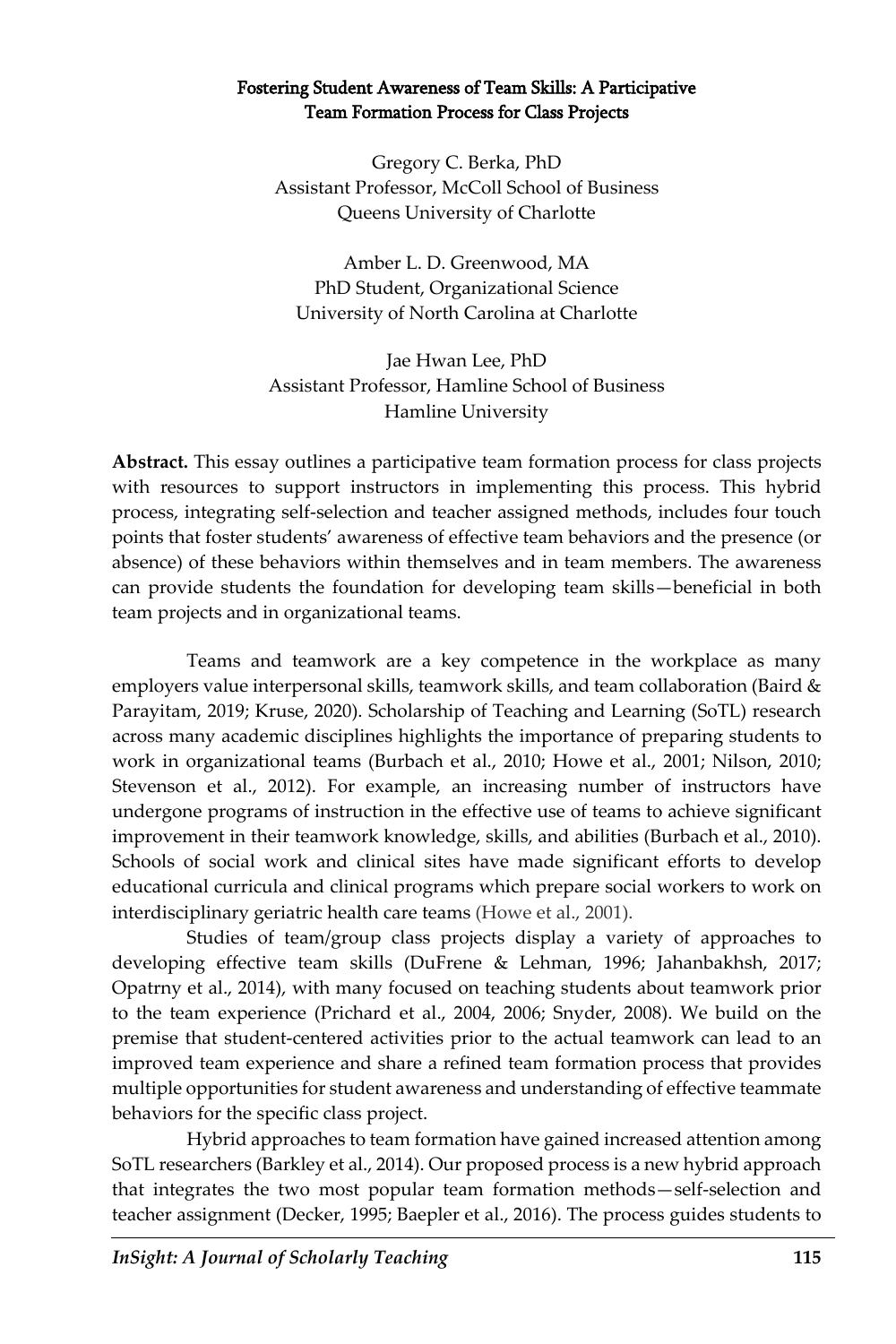identify, understand, self-assess, and rank teammate preferences based on team behaviors specific to the class project—setting the foundation for learning and development (Nilson, 2010). Informed by the student survey data and teammate preferences, instructors then create the student teams.

The process is designed to create an effective learning experience for students through enhanced understanding of the specific class project, their teammates' characteristics, the goals, and overall effective team behaviors. It also encourages selfregulation, which can increase a student's awareness of, and motivation for, effective project-related behaviors (Weimer, 2010). The significance of our approach is well supported by the existing literature. First, research indicates both goal and process clarity in conjunction with team potency, or team members' shared beliefs about their collective capabilities (Campion et al., 1993), are associated with increased team effectiveness and team-level organizational citizenship behaviors (Hu & Liden, 2011). Second, studies on shared mental models in teams, or mutual understanding of team/member characteristics and goals, display positive association with effective team processes and team performance (DeChurch & Mesmer-Magnus, 2010; Edwards et al., 2006). To the contrary, a lack of awareness of team goals and collective understanding of capabilities can lead to poorer team performance. Last, an understanding of team goals and capabilities can positively influence student performance (Turan et al., 2009).

#### Participative Process for Team Formation Overview with Authors' Reflections

The participative process for forming student teams prompts students to identify and consider the key factors contributing to effective teams for the specific class project. The process design is customizable to any group project—forging multiple opportunities (or touch points) to prompt awareness regardless of discipline, content, duration, and deliverables. See Diagram 1 for a summary of the four touch points, the estimated timing, and posited outcomes of the process.

#### Diagram 1



Participative Team Formation Process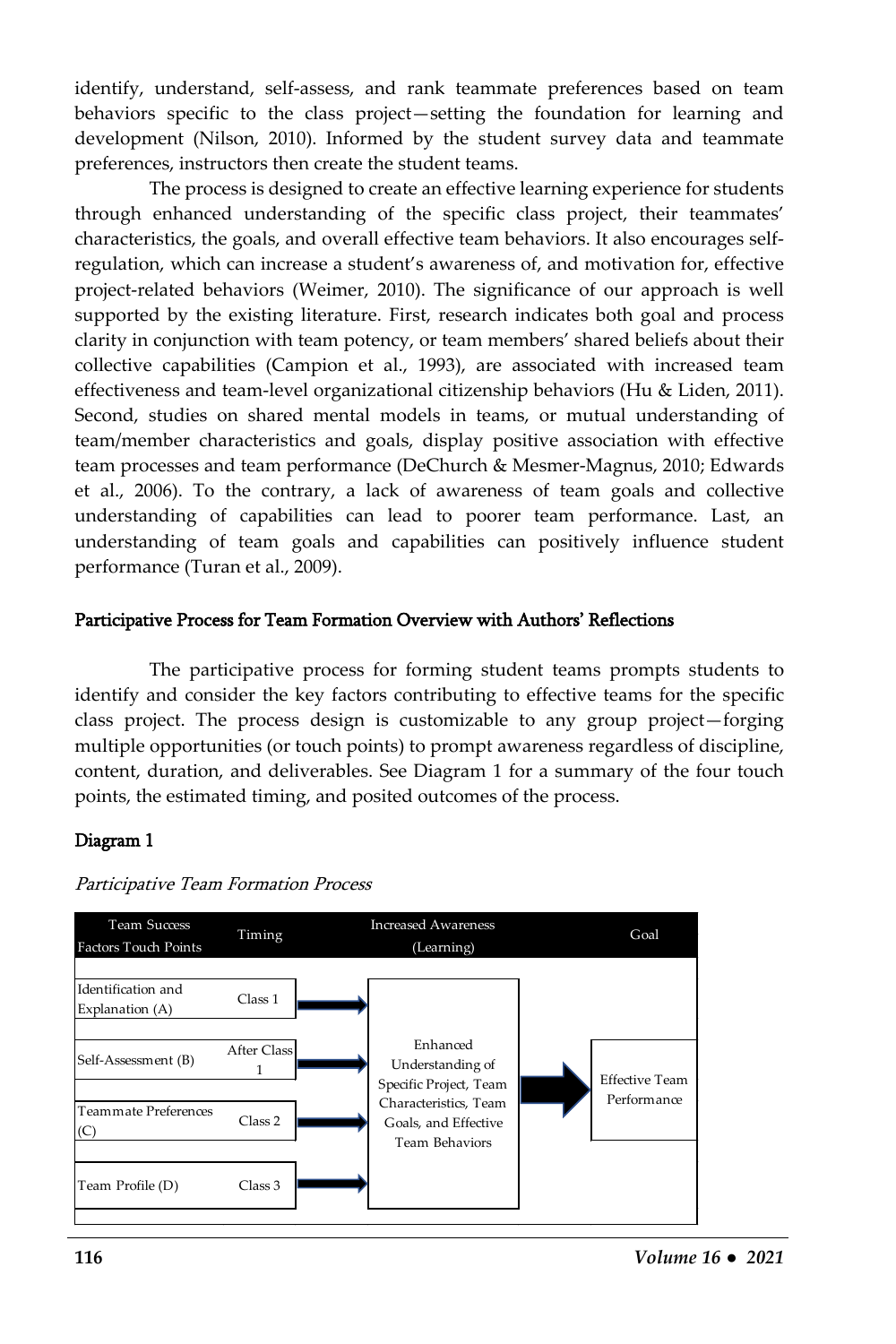#### Identification and Explanation (Touch Point A)

As displayed in Diagram 1, students begin by collectively identifying and explaining key team success factors (i.e., behaviors, characteristics, skills, and abilities) that aid effective teamwork for the specific class project. To help students focus on the specific class project, the instructor can introduce and explain the project prior to initiating this activity. Based on our experiences, there are often factors (e.g., communication, shared software, availability) that are important for most team projects. If instructors desire to tie these factors specifically to the class project, they can ask why the factor is relevant for this team project. In addition to helping students understand the project, explanations and examples foster clarity regarding what the team will need to do for an effective experience.

Prompting students to identify and explain team success factors for the specific project is foundational to the process, and likely, the most important part. In a class discussion (in-person or synchronous online), small group discussion can effectively prepare a large class conversation. Each small group may generate three or four key success factors to share. In an asynchronous online course, an online discussion forum can be configured requiring students to post before seeing others' posts—potentially facilitating increased quantity of ideas. In addition, requiring replies to peers' posts can deepen students' understanding of the factors.

A significant issue associated with team projects across all disciplines is students misunderstanding integral aspects of the project. All course modalities provide instructors an opportunity to clarify expectations, requirements, or key details associated with the team project if they notice confusion or incorrect information surfacing.

#### Self-Assessment (Touch Point B)

After the team success factors are identified and understood in Touch Point A, students consider their proficiency across all those factors via a self-assessment survey. Depending on the class and project, the questions on the self-assessment survey can vary greatly. We provide an example survey in Table 1 that was used for a team project requiring a presentation. Creating surveys may sound cumbersome, but after the process is initially completed, the base survey design and questions can be repurposed with small edits for future classes. Googleforms.com is an easy resource to build quick surveys with downloadable data.

While teaching an Introduction to Statistics course in Sociology, one author found it beneficial to design a few survey questions with students as this helped them to understand the concept of operationalizing the factors (variables) discussed in class. See Appendix A for a pool of sample survey questions generated by students. When creating or adapting a full survey for a class project, instructors may seek to limit the survey to the questions most valuable for team formation.

#### Table 1

*Example Survey Questions and Response Options*

| <b>Example Ouestions</b>                        | Sample Response Options |
|-------------------------------------------------|-------------------------|
| What is your skill level in team presentations? | 1 to 10 scale           |

*InSight: A Journal of Scholarly Teaching* **117**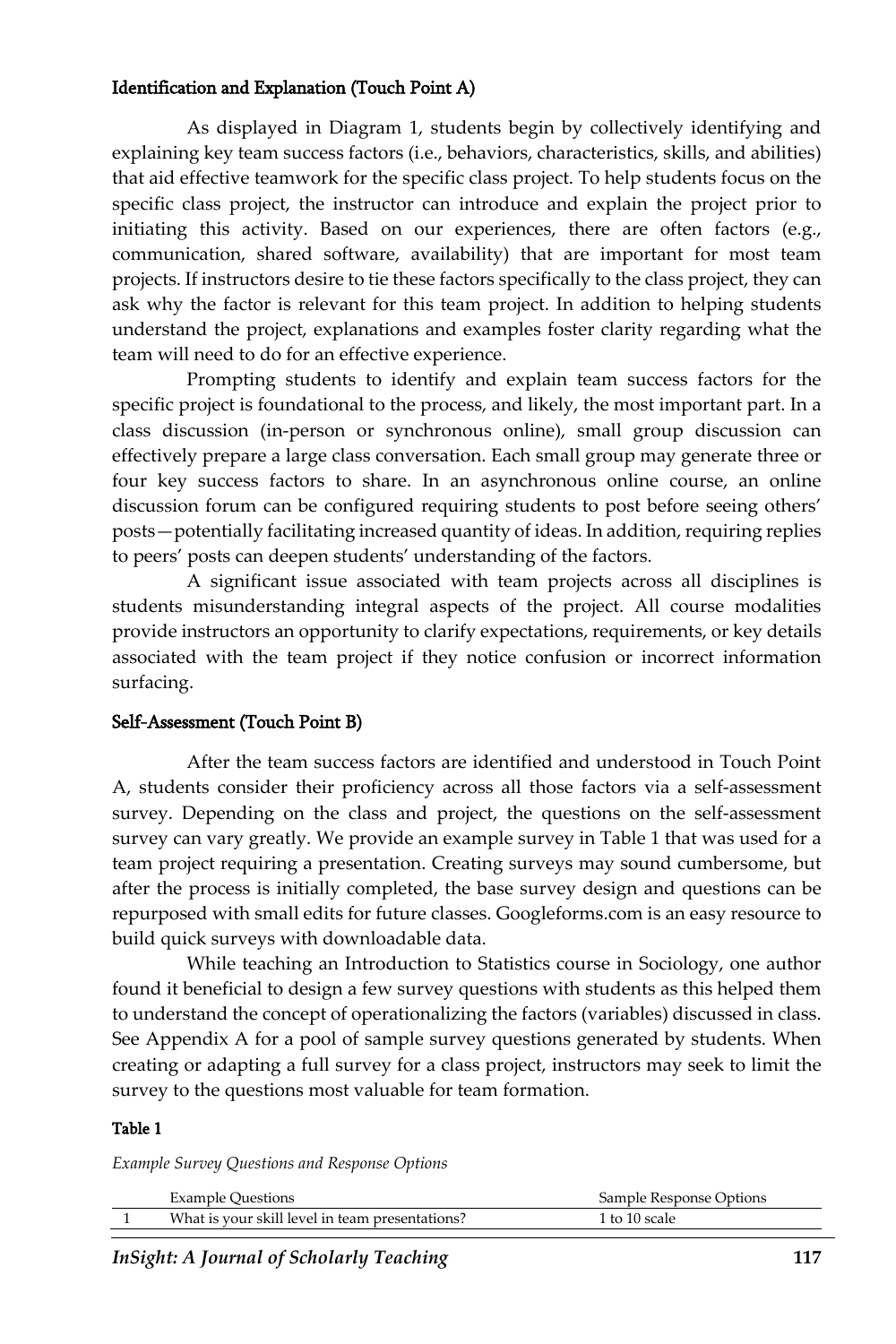#### Table 1 Cont.

|   | <b>Example Ouestions</b>                                                                                      | Sample Response Options                 |
|---|---------------------------------------------------------------------------------------------------------------|-----------------------------------------|
| 2 | What is your skill level in writing?                                                                          | 1 to 10 scale                           |
| 3 | How close to the deadline do you get work completed? 1 is<br>well in advance and 10 is right before it is due | 1 to 10 scale                           |
| 4 | How quickly do you respond to communications (emails, texts,<br>Slack, etc.) from teammates?                  | Open-ended                              |
| 5 | How many hours per week (on average) do you see yourself<br>working on the team project?                      | Open-ended, or ranges provided          |
| 6 | What is your skill level in creating PowerPoint slides?                                                       | 1 to 10 scale                           |
|   | What roles would you like to play in/on the team for this<br>project?                                         | Open-ended, or options if they<br>exist |
| 8 | Please share your relevant strengths and weaknesses<br>(opportunities for improvement)                        | Open-ended                              |

#### Teammate Preferences (Touch Point C)

After gathering all students' self-assessment results, the instructor shares the responses from every class member with the entire class. The instructor may opt to anonymize responses before sharing or opt to keep the names. If names are retained, students may select based on the specific person and not their ratings. For this reason, we typically recommend removing names and assigning an anonymous letter or number to each student. However, many students have shared—leading to a great discussion—that having names is valuable as sometimes self-assessments do not align with actual behaviors/performance. Based on the authors' experience, including names can help if students do not want to be paired with a specific person based on a difficult prior experience. Alternatively, instructors can provide a way for students to submit names of classmates with whom they specifically do not want to be paired; this way, instructors can maintain anonymity with the data while honoring students' wishes.

Whether the instructor chooses anonymity or not, students may inflate their responses. In Psychology courses, the phenomena of students inflating their selfassessments can lead to a discussion of self-serving attributes and associated biases (i.e., social desirability) (Karpen, 2018). We recommend instructors include a discussion in the beginning of the process regarding accountability and team profiles. A student's team members will be provided with that student's survey answers with the team profile (see Touch Point D), creating an element of accountability. If the student does not possess the skills or characteristics they claimed, the team will discover the inconsistency and realize that the student did not tell the truth. This is typically not a scenario in which a student wants to find themselves.

After all student survey responses are shared with the class, instructors can either create an assignment where students submit their teammate preferences with rationales or create another survey asking students to rank their top five or six teammate options. We encourage instructors to have students submit more than the minimum required for a team to create more options when forming teams. As this submission is only shared with the instructor, we require students to provide a written explanation for each teammate preference indicated. The explanations provide the student insights into how and why they select teammates. These explanations and associated insights can provide for a future learning opportunity if an assignment is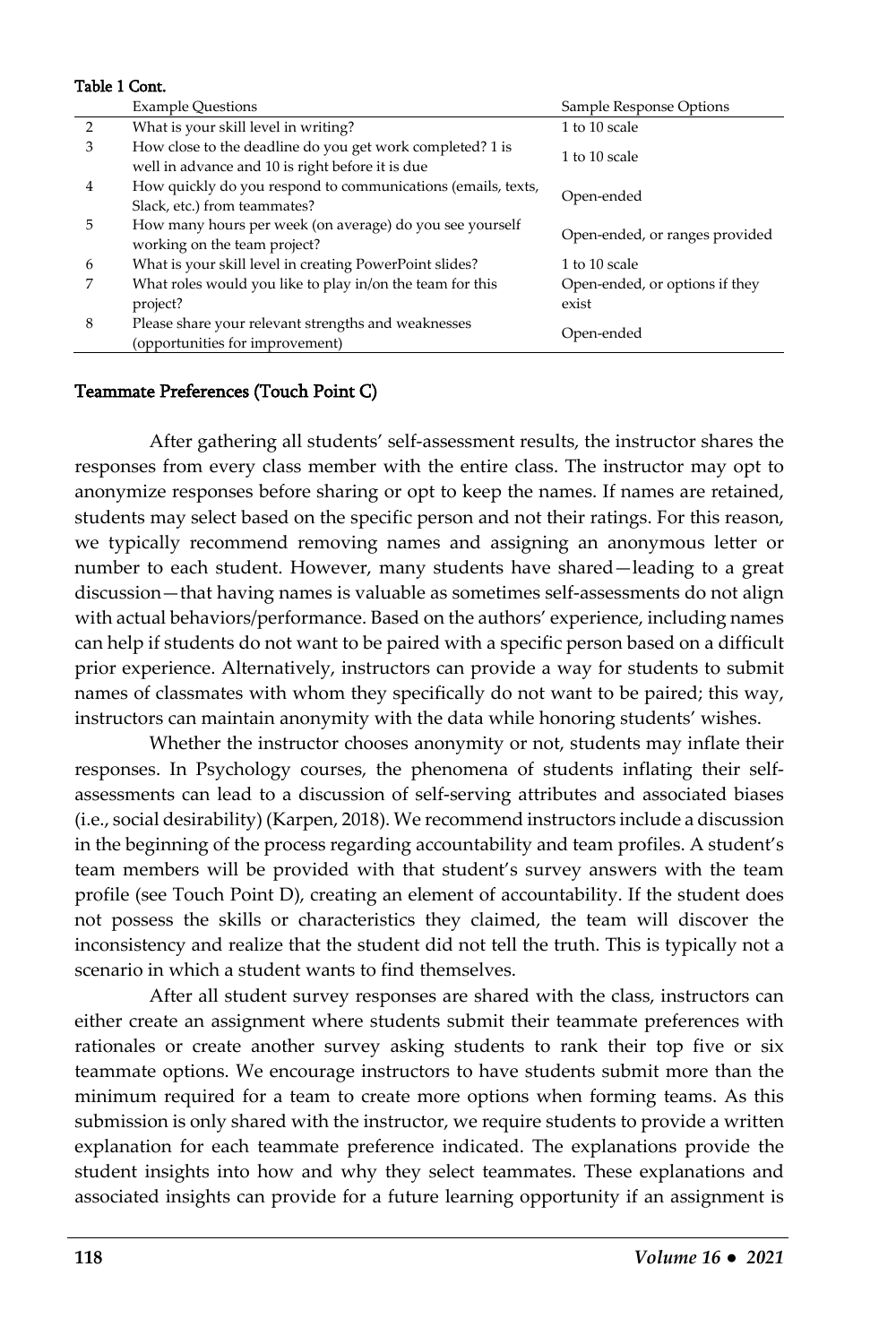created later that asks students to reflect on their teammate selections and consider what worked/did not work and why.

Diagram 1 indicates Touch Point C occurring during class two. The authors found it works effectively for students to complete the preference ranking during the class meeting, if in-person or synchronous online, to ensure timely completion. Allocating a few minutes of class time provides the instructor all the information needed to create teams after class two.

### Team Profile (Touch Point D)

After all teammate preferences are submitted in Touch Point C, the instructor can use different approaches to form teams. Using Excel functionality on downloaded data, like sorting, highlighting with different colors, and moving data among cells, can be helpful in building teams. Pairing students who picked each other can be a nice place to start building teams. When possible, we suggest each person receives at least one to two people they requested on their team to evidence their participation in the team formation process.

After the instructor creates the teams, the teams' initial activity is to evaluate their collective profile on the team success factors. The instructor can create the team profiles in Excel using the survey data. See Appendix B for an example team profile. As an initial team activity, each team can review their profile to identify strengths as well as potential issues that could hinder success for the specific class project based on the team profile. For example, if the team project requires a specific skill like building a website and no one has experience with website design, then this is brought to everyone's attention at the start of the project. The team can generate a plan to address these specific areas. Teams can verbally report out in class and synchronous online meetings or submit their plans to the instructor as an initial team assignment.

Our process can be followed by or paired with other team activities to foster effective dynamics in class project teams. Options include a team charter or team ground rules, peer ratings based on the identified criteria (Aaron et al., 2014), and a textual mapping of member skills relevant to the project criteria (Goltz, 2017). In an interdisciplinary Creativity course, an author found that developmental non-graded peer assessments tied to the factors on the team profile aided students in providing peer feedback.

By the time teams begin project work, students have considered the team success factors from Touch Point A (individually or collectively) at least four times. These touch point opportunities facilitate increased student awareness and set the foundation for learning, self-improvement, team and individual goal-setting, and effective team performance.

### The Participative Process and Course Modalities

The participative team formation process can be facilitated (1) in-person/faceto-face, (2) virtually/synchronous online and/or (3) asynchronous online class formats. For hybrid formats, instructors can select the parts to be delivered in person and online. See Table 2 for the differences in the processes based on the class format.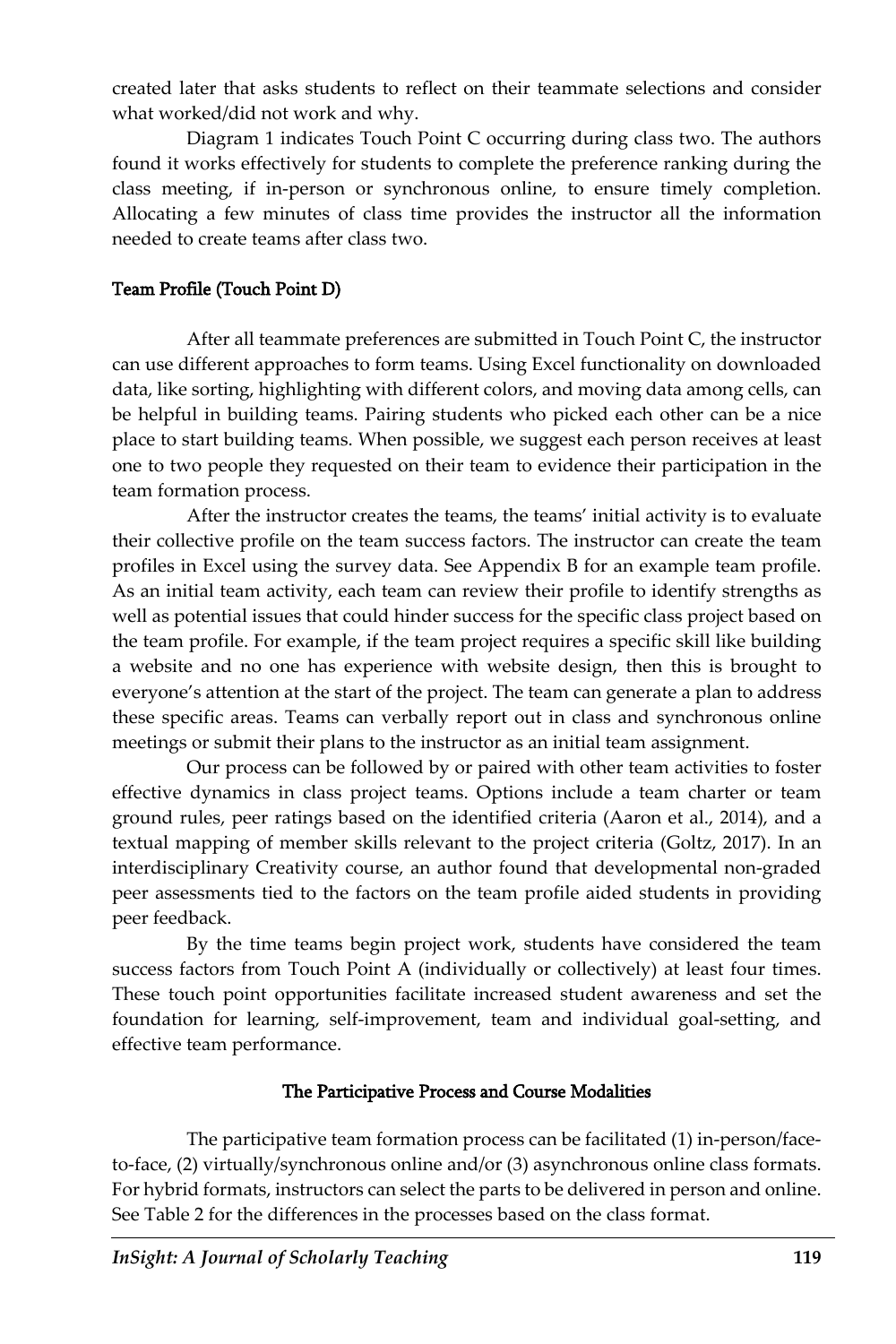#### Table 2

| <b>Touch Point</b>                    | <b>Face to Face Learning</b>                                                                                                                                                                                                                                                                                                                                                                          | <b>Synchronous Online</b>                                                                                                                                                                                                  | <b>Asynchronous Online</b>                                                                                                                                                                                                                                |
|---------------------------------------|-------------------------------------------------------------------------------------------------------------------------------------------------------------------------------------------------------------------------------------------------------------------------------------------------------------------------------------------------------------------------------------------------------|----------------------------------------------------------------------------------------------------------------------------------------------------------------------------------------------------------------------------|-----------------------------------------------------------------------------------------------------------------------------------------------------------------------------------------------------------------------------------------------------------|
| Identification and<br>Explanation (A) | • Introduce project<br>$\bullet$ Capture student<br>ideas on team project<br>effective behaviors a<br>board/display                                                                                                                                                                                                                                                                                   | • Introduce project<br>• Live virtual session.<br>with potential break<br>out groups to discuss<br>and generate<br>effective team<br>behaviors                                                                             | • Introduce project via<br>video<br>• Discussion posts or<br>activity assignment<br>where student will<br>submit effective team<br>behaviors after<br>learning about project                                                                              |
| Self-Assessment (B)                   | • Instructor creates survey in software (i.e. Google Forms), all students<br>complete<br>• To achieve quicker completion rates, this can be facilitated during a class<br>session in in-person and synchronous formats                                                                                                                                                                                |                                                                                                                                                                                                                            |                                                                                                                                                                                                                                                           |
| Teammate Preferences (C)              | • Instructor distributes entire classes survey results to the class, option to<br>include or disguise names<br>· Students rank teammate preferences via assignment, email, or an<br>additional survey<br>• Based on student submitted rankings, instructor begins forming teams<br>• Different approaches can be used to form teams, but starting with people<br>who select each other can be helpful |                                                                                                                                                                                                                            |                                                                                                                                                                                                                                                           |
| Team Profile (D)                      | $\bullet$ Assemble teams in<br>class<br>• Create and distribute<br>team profiles<br>• Students meet new<br>team members and<br>review team profiles<br>to identify potential<br>obstacles to success                                                                                                                                                                                                  | • Create and distribute<br>team profiles via<br>email or online<br>learning platform<br>• Create online<br>breakout sessions for<br>groups to identify<br>potential obstacles<br>• Instructor can toggle<br>between groups | • Create and distribute<br>team profiles via email<br>or online learning<br>platform<br>• Form groups through<br>online learning<br>system. Students can<br>meet though video or<br>though written posts<br>to identify potential<br>obstacles to success |

Participative Team Formation Process Across Course Modalities

#### Student Feedback

The process has been facilitated across in-person and online courses. Student feedback from a fall 2019 in-person class, captured via an anonymous survey, was mostly positive. The negative feedback was associated with students who already knew their classmates, indicating this process may be more effective in lower-level courses.

- Really good, a "smart" process to find team members for a project. I thought that the survey we formed together was the best part.
- I was a huge fan of the team formation process. I have never had this done before and have at times not been satisfied with my team. It has been very clear in our performance that it was a good match.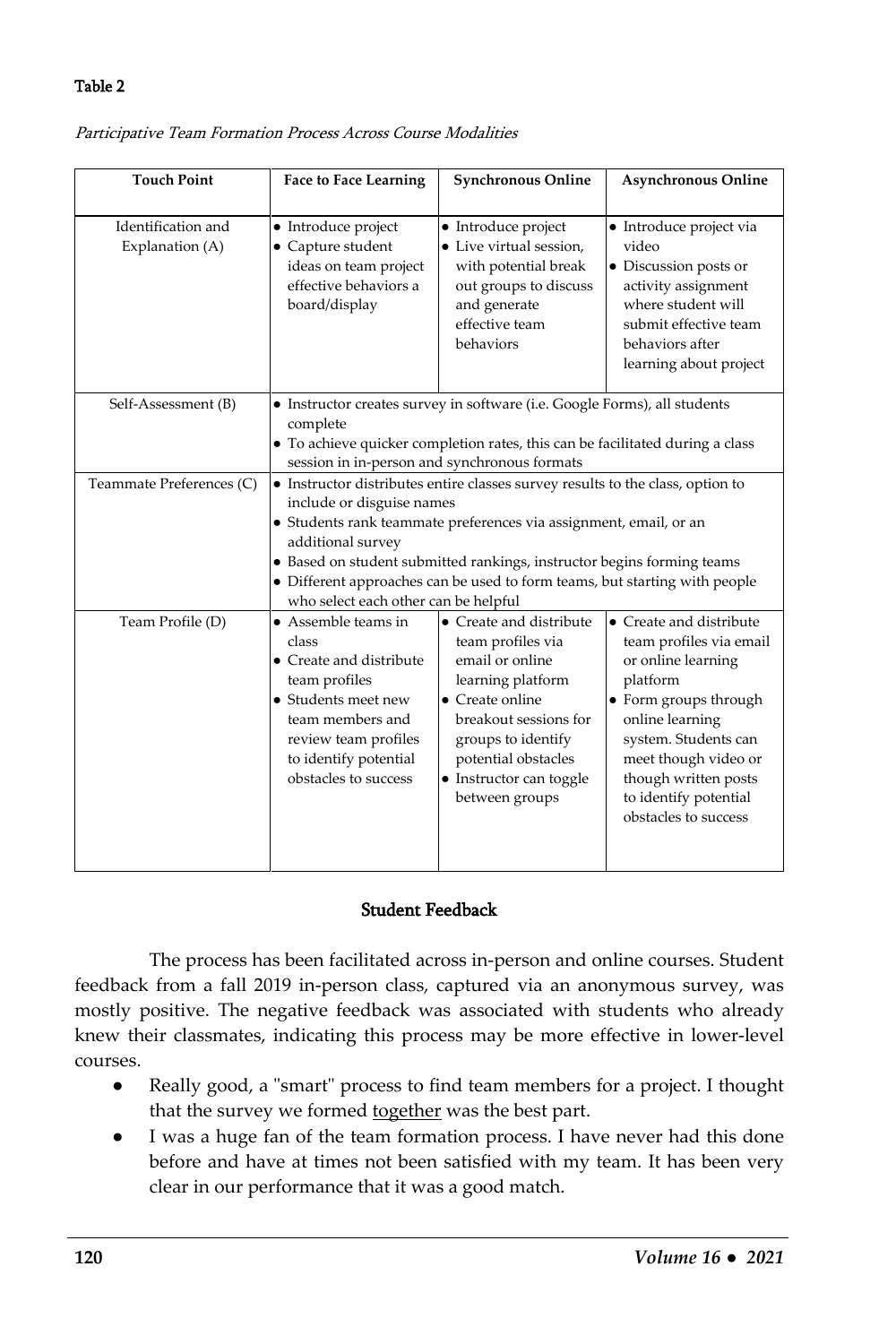- I really enjoyed the process because it forced us to reflect on ourselves and get to see how others answer about themselves.
- I believe it will be more effective in classes where you do not know anyone and thus, have not formed any previous biases.
- The team formation was a good experience. Should I not have known most of my classmates, I believe I would have benefitted more from the experience.

#### Conclusion

The participative team formation process provides opportunities for students to both participate in and learn from each touch point in the process. Based on our experiences across multiple classes, the

process can foster increased awareness of effective team characteristics via consideration of the team's profile (or the foundation of a team mental model), set clear team goals or visions, expand understanding regarding one's own

**As team skills are desired by employers, students can leverage key learnings from [the participative team formation] process in job interviews when asked to share experiences of effective teamwork.**

developmental needs (or self-regulation), as well as help to foster a valuable and successful class project team experience (or group/team potency). The process can provide a foundation of awareness and understanding to support team skill development in future class team projects. As team skills are desired by employers, students can leverage key learnings from this process in job interviews when asked to share experiences of effective teamwork.

#### References

- Aaron, J. R., McDowell, W. C., & Herdman, A. O. (2014). The effects of a team charter on student team behaviors. *Journal of Education for Business*, *89(*2*)*, 90- 97. <https://doi.org/10.1080/08832323.2013.763753>
- Baepler, P., Walker, J. D., Brooks, D. C., Saichaie, K., & Petersen, C. I. (2016). *A guide to teaching in the active learning classroom: History, research, and practice*. Stylus Publishing, LLC.
- Baird, A., & Parayitam, S. (2019). Employers' ratings of importance of skills and competencies college graduates need to get hired: Evidence for the New England region of USA. *Education & Training*, *61*(5), 622-634. <http://dx.doi.org/10.1108/ET-12-2018-0250>
- Barkley, E. F., Cross, K. P., & Major, C. H. (2014). *Collaborative learning techniques: A handbook for college faculty* (2nd ed.). Jossey-Bass.
- Burbach, M. E., Matkin, G. S., Gambrell, K. M., & Harding, H. E. (2010). The impact of preparing faculty in the effective use of student teams. *College Student Journal*, *44*(3), 752-762.
- Campion, M. A., Medsker, G. J., & Higgs, A. C. (1993). Relations between work group characteristics and effectiveness: Implications for designing effective work groups. *Personnel Psychology*, *46*(4), 823– 847. <https://onlinelibrary.wiley.com/doi/abs/10.1111/j.1744-6570.1993.tb01571.x>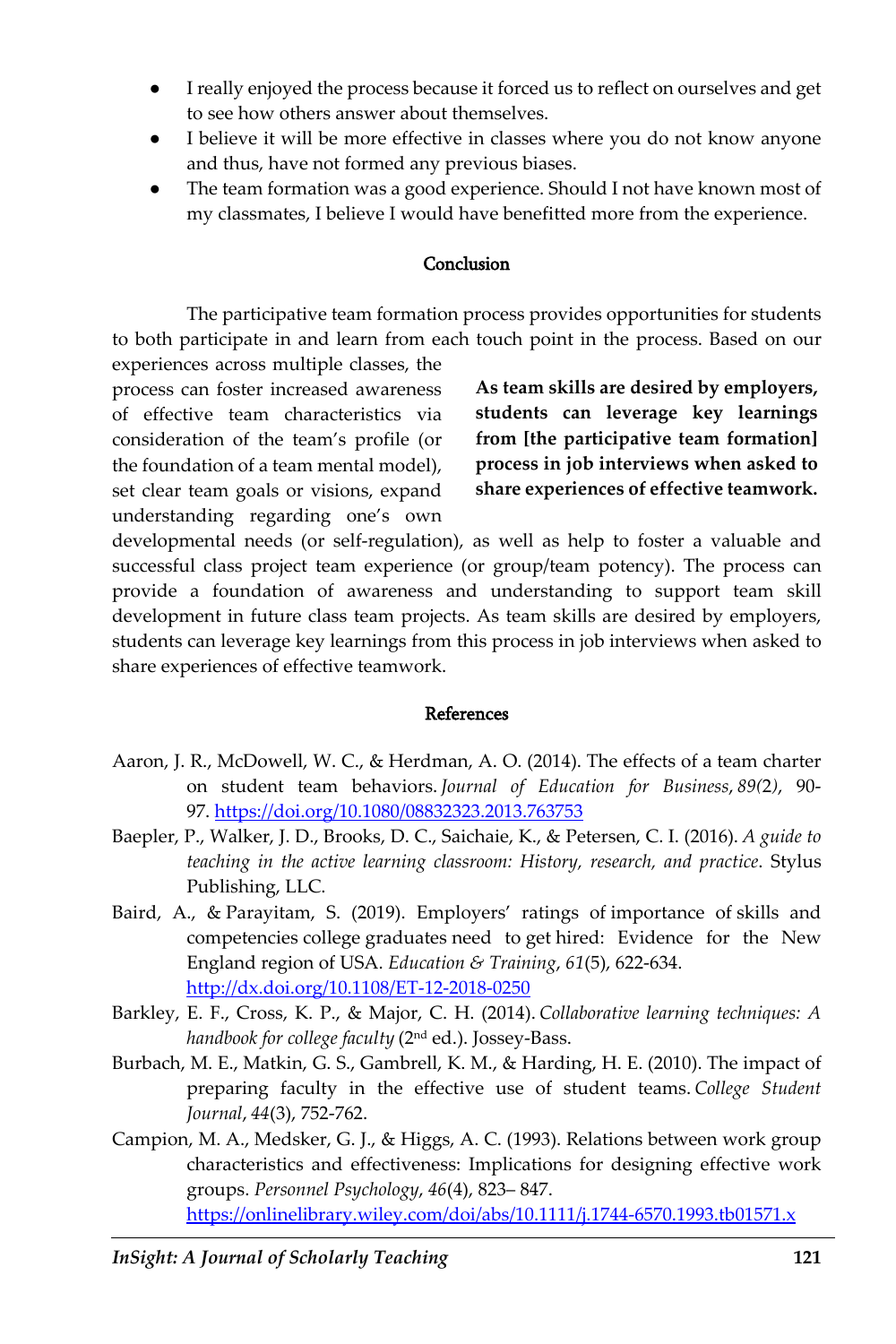- DeChurch, L. A., & Mesmer-Magnus, J. R. (2010). The cognitive underpinnings of effective teamwork: A meta-analysis. *Journal of Applied Psychology*, *95*(1), 32- 53. <https://doi.org/10.1037/a0017328>
- Decker, R. (1995). Management team formation for large scale simulations. *Developments in Business Simulation and Experiential Learning: Proceedings of the Annual ABSEL Conference* (Vol. 22).
- DuFrene, D. D., & Lehman, C. M. (1996). *Achieving self-directed work team skills*  through cooperative learning. Paper presented at the Annual Meeting of the Southwest Educational Association Convention, New Orleans, LA.
- Edwards, B. D., Day, E. A., Arthur, W., Jr., & Bell, S. T. (2006). Relationships among team ability composition, team mental models, and team performance. *Journal of Applied Psychology*, *91*(3), 727-736. <https://psycnet.apa.org/doiLanding?doi=10.1037%2F0021-9010.91.3.727>
- Goltz, S. M. (2017). Enhancing simulation learning with team mental model mapping. *Management Teaching Review*, *2*(3), 211-224.

<https://doi.org/10.1177/2379298117706335>

- Howe, J. L., Hyer, K., Mellor, J., Lindeman, D., & Luptak, M. (2001). Educational approaches for preparing social work students for interdisciplinary teamwork on geriatric health care teams. *Social Work in Health Care*, *32*(4), 19-42. [https://doi.org/10.1300/J010v32n04\\_02](https://doi.org/10.1300/J010v32n04_02)
- Hu, J., & Liden, R. C. (2011). Antecedents of team potency and team effectiveness: An examination of goal and process clarity and servant leadership. *Journal of Applied Psychology*, *96*(4), 851-862. <https://doi.org/10.1037/a0022465>
- Jahanbakhsh, F., Fu, W. T., Karahalios, K., Marinov, D., & Bailey, B. (2017). You want me to work with who? Stakeholder perceptions of automated team formation in project-based courses. *Proceedings of the 2017 CHI Conference on Human Factors in Computing Systems* (pp. 3201-3212). Urbana, IL. <https://dl.acm.org/doi/10.1145/3025453.3026011>
- Karpen, S. C. (2018). The social psychology of biased self-assessment. *American Journal of Pharmaceutical Education, 82*(5), 441-448. <https://doi.org/10.5688/ajpe6299>
- Kruse, K. (2020, April 17). Skill gap 2020: 5 soft skills and 10 hard skills companies need now. *Forbes*. [https://www.forbes.com/sites/kevinkruse/2020/04/17/skill-gap-2020-5-soft](https://www.forbes.com/sites/kevinkruse/2020/04/17/skill-gap-2020-5-soft-skills-and-10-hard-skills-companies-need-now/?sh=4ed7661d6356)[skills-and-10-hard-skills-companies-need-now/?sh=4ed7661d6356](https://www.forbes.com/sites/kevinkruse/2020/04/17/skill-gap-2020-5-soft-skills-and-10-hard-skills-companies-need-now/?sh=4ed7661d6356)
- Nilson, L. B. (2010). *Teaching at its best: A research-based resource for college instructors*. Jossey-Bass.
- Opatrny, C., McCord, M., & Michaelsen, L. (2014). Can transferable team skills be taught? A longitudinal study. *Academy of Educational Leadership Journal*, *18*(2), 61-72.
- Prichard, J. S., Bizo, L. A., & Stratford, R. J. (2006). The educational impact of team-skills training: Preparing students to work in groups. *British Journal of Educational Psychology*, *76*(1), 119-140.

<https://doi.org/10.1348/000709904X24564>

Prichard, J. S., Stratford, R. J., & Hardy, C. (2004). *Training students to work in teams: Why -and how?* LTSN Psychology.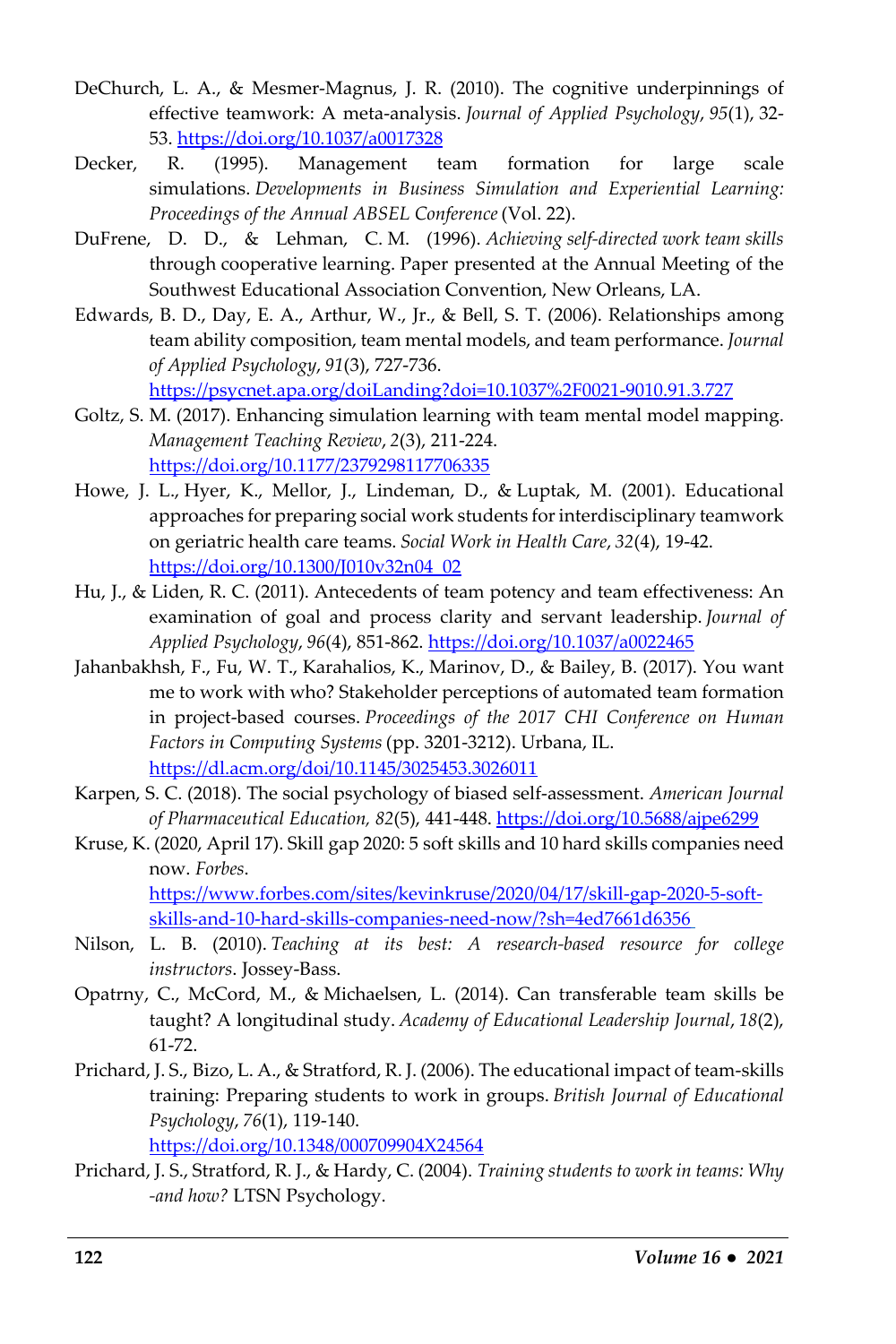- Snyder, L. G. (2008), The use of pre-group instruction to improve student collaboration. *Proceedings of the Delta Pi Epsilon Conference* (pp. 65-69), Chicago, IL.
- Stevenson, K., Seenan, C., Morlan, G., & Smith, W. (2012). Preparing students to work effectively in interprofessional health and social care teams. *Quality in Primary Care*, *20*(3), 227-230.
- Turan, S., Demirel, O., & Sayek, I. (2009). Metacognitive awareness and self-regulated learning skills of medical students in different medical curricula. *Medical Teacher*, *31*(10), e477-e483. <https://doi.org/10.3109/01421590903193521>
- Weimer, M. (2010). What it means to be a self-regulated learner. *Practice*, *41*(2), 64-70.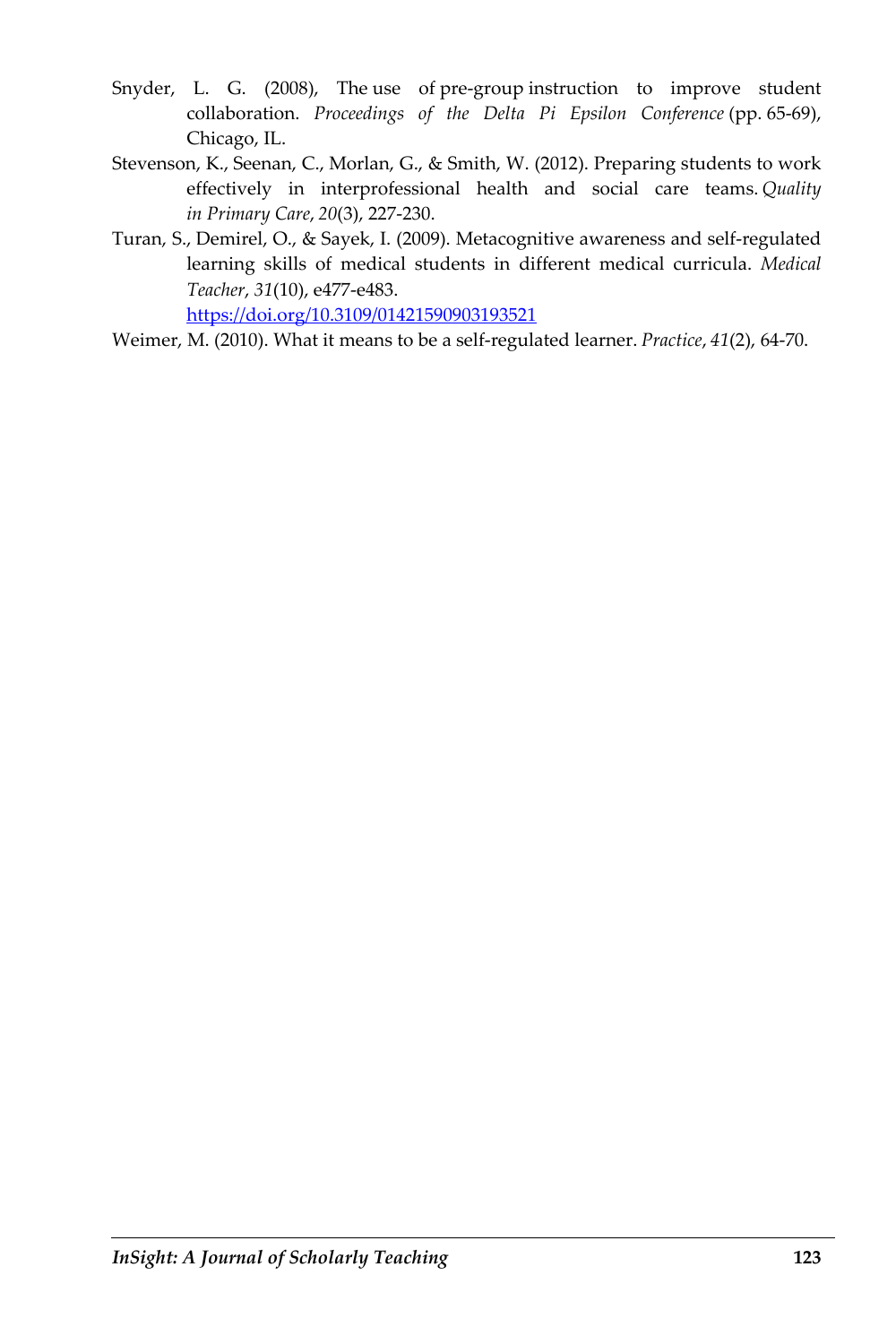## Appendices

# Appendix A

## 25 Sample Survey Questions and Response Options

|    | Sample Questions                                                                                                                            | Sample Response Options                             |
|----|---------------------------------------------------------------------------------------------------------------------------------------------|-----------------------------------------------------|
| 1  | What is your skill level in team presentations?                                                                                             | 1 to 10 scale, 10 is highest                        |
| 2  | What is your skill level in writing?                                                                                                        | 1 to 10 scale, 10 is highest                        |
| 3  | How close to the deadline do you get work completed? 1<br>is well in advance and 10 is right before it is due.                              | 1 to 10 scale                                       |
| 4  | In project groups, are you more of a leader (10), follower<br>(1), or somewhere in-between?                                                 | 1 to 10 scale                                       |
| 5  | What grade do you desire to earn on this project?                                                                                           | A, B, C or below                                    |
| 6  | What is your class year standing?                                                                                                           | First-year, sophomore, junior,<br>or senior         |
| 7  | What is your major?                                                                                                                         | Open-ended or list of major<br>options              |
| 8  | What is your minor (if applicable)?                                                                                                         | Open-ended or list of minor<br>options              |
| 9  | How important is it to you to have fun with the<br>project/team?                                                                            | 1 to 10 scale, with 10 as most<br>important         |
| 10 | How often do you desire to meet (either virtually or in-<br>person) with your team?                                                         | Open-ended                                          |
| 11 | How many hours per week (on average) do you see<br>yourself working on the team project?                                                    | Open-ended, or ranges<br>provided                   |
| 12 | What days and times are you available to meet with<br>teammates?                                                                            | Open-ended                                          |
| 13 | How quickly do you respond to communications (emails,<br>texts, etc.) from teammates?                                                       | Open-ended                                          |
| 14 | How quickly do you expect teammates to respond to<br>communications (emails, texts, etc.) from you?                                         | Open-ended                                          |
| 15 | How many years of real-world working experience do you<br>have?                                                                             | Open-ended                                          |
| 16 | If prior class project teammates rated you on your overall<br>performance, what rating would they assign? 10 is<br>highest, and 1 is lowest | 1 to 10 scale, with 10 as highest<br>or best rating |
| 17 | What is your skill level in creating PowerPoint slides?                                                                                     | 1 to 10 scale, 10 is highest                        |
| 18 | What is your skill level in conducting financial analysis?                                                                                  | 1 to 10 scale, 10 is highest                        |
| 19 | What experience or knowledge do you have with the<br>subject area of the project?                                                           | 1 to 10 scale, 10 is highest                        |
| 20 | What is your interest level in the project?                                                                                                 | 1 to 10 scale, 10 is highest                        |
| 21 | What roles would you like to play in/on the team for this<br>project?                                                                       | Open-ended, or options if they<br>exist             |
| 22 | Please share your relevant strengths and weaknesses<br>(opportunities for improvement).                                                     | Open-ended                                          |
| 23 | My biggest potential obstacle with this project is                                                                                          | Open-ended                                          |
| 24 | I will feel good at the end of the project if                                                                                               | Open-ended                                          |
| 25 | Is there anything else you would like to share with<br>potential teammates?                                                                 | Open-ended                                          |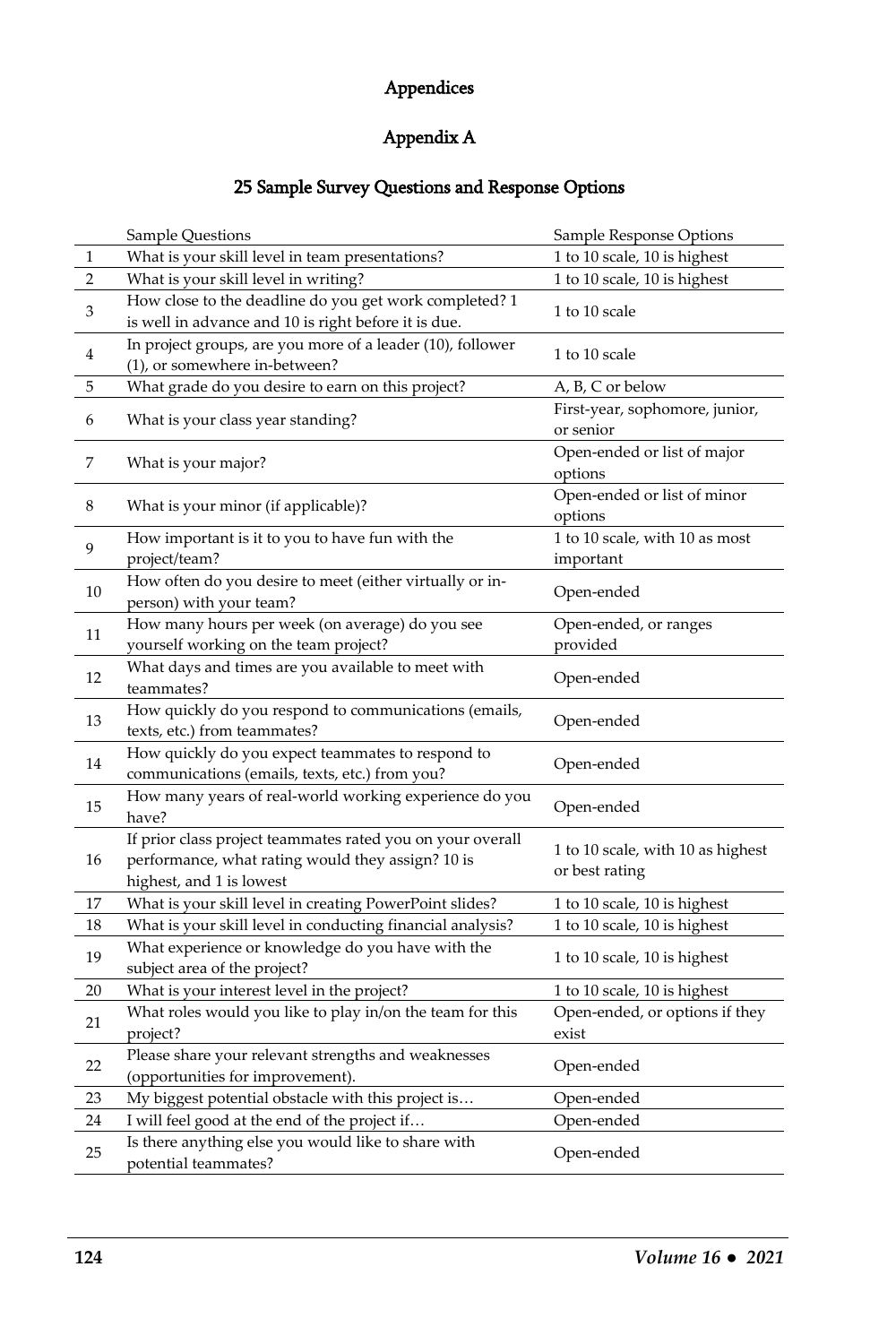# Appendix B

| Teammate Name<br>Marcus<br>Chloe<br>Craig<br>Jasmyn<br>What is your skill level<br>9<br>in team presentations?<br>8<br>4<br>5<br>10 is highest<br>What is your skill level<br>in writing? 10 is<br>8<br>7<br>10<br>4<br>highest<br>How close to the |
|-----------------------------------------------------------------------------------------------------------------------------------------------------------------------------------------------------------------------------------------------------|
|                                                                                                                                                                                                                                                     |
|                                                                                                                                                                                                                                                     |
|                                                                                                                                                                                                                                                     |
|                                                                                                                                                                                                                                                     |
|                                                                                                                                                                                                                                                     |
|                                                                                                                                                                                                                                                     |
|                                                                                                                                                                                                                                                     |
|                                                                                                                                                                                                                                                     |
| deadline do you get                                                                                                                                                                                                                                 |
| work completed? 1 is<br>5<br>4<br>7<br>2                                                                                                                                                                                                            |
| well in advance and 10                                                                                                                                                                                                                              |
| is right before it is due                                                                                                                                                                                                                           |
| How quickly do you                                                                                                                                                                                                                                  |
| respond to                                                                                                                                                                                                                                          |
| communications<br>2 to 3 hours<br>4 to 6 hours<br>Within a day<br>An hour or so                                                                                                                                                                     |
| (emails, texts, Slack,                                                                                                                                                                                                                              |
| etc.) from teammates?                                                                                                                                                                                                                               |
| How many hours per                                                                                                                                                                                                                                  |
| week (on average) do                                                                                                                                                                                                                                |
| you see yourself<br>4<br>$1$ to $2$<br>$4 \text{ to } 6$<br>2 at most                                                                                                                                                                               |
| working on the team                                                                                                                                                                                                                                 |
| project?                                                                                                                                                                                                                                            |
| What is your skill level                                                                                                                                                                                                                            |
| 2<br>9<br>in creating PowerPoint<br>5<br>6                                                                                                                                                                                                          |
| slides? 10 is highest                                                                                                                                                                                                                               |
|                                                                                                                                                                                                                                                     |
| What roles would you<br>Anything<br>Open to<br>Compiling                                                                                                                                                                                            |
| other than<br>Leader<br>like to play in/on the<br>presentation<br>everything                                                                                                                                                                        |
| team for this project?<br>presenting                                                                                                                                                                                                                |
| I am good at                                                                                                                                                                                                                                        |
| I like taking<br>I enjoy team<br>time                                                                                                                                                                                                               |
| the lead on<br>I meet all<br>projects. I<br>Please share your<br>management,                                                                                                                                                                        |
| areas where<br>relevant strengths and<br>deadlines. I<br>think I<br>as I play a                                                                                                                                                                     |
| I am strong.<br>weaknesses<br>sport. That<br>generally<br>get nervous                                                                                                                                                                               |
| Sometimes I<br>invest a lot<br>when<br>also means I<br>(opportunities for                                                                                                                                                                           |
| don't listen<br>improvement)<br>of time in<br>am limited in<br>presenting.                                                                                                                                                                          |
| as well as I<br>them.<br>meeting                                                                                                                                                                                                                    |
| should.<br>times.                                                                                                                                                                                                                                   |

# Example of Team Profile (based on individual survey results)